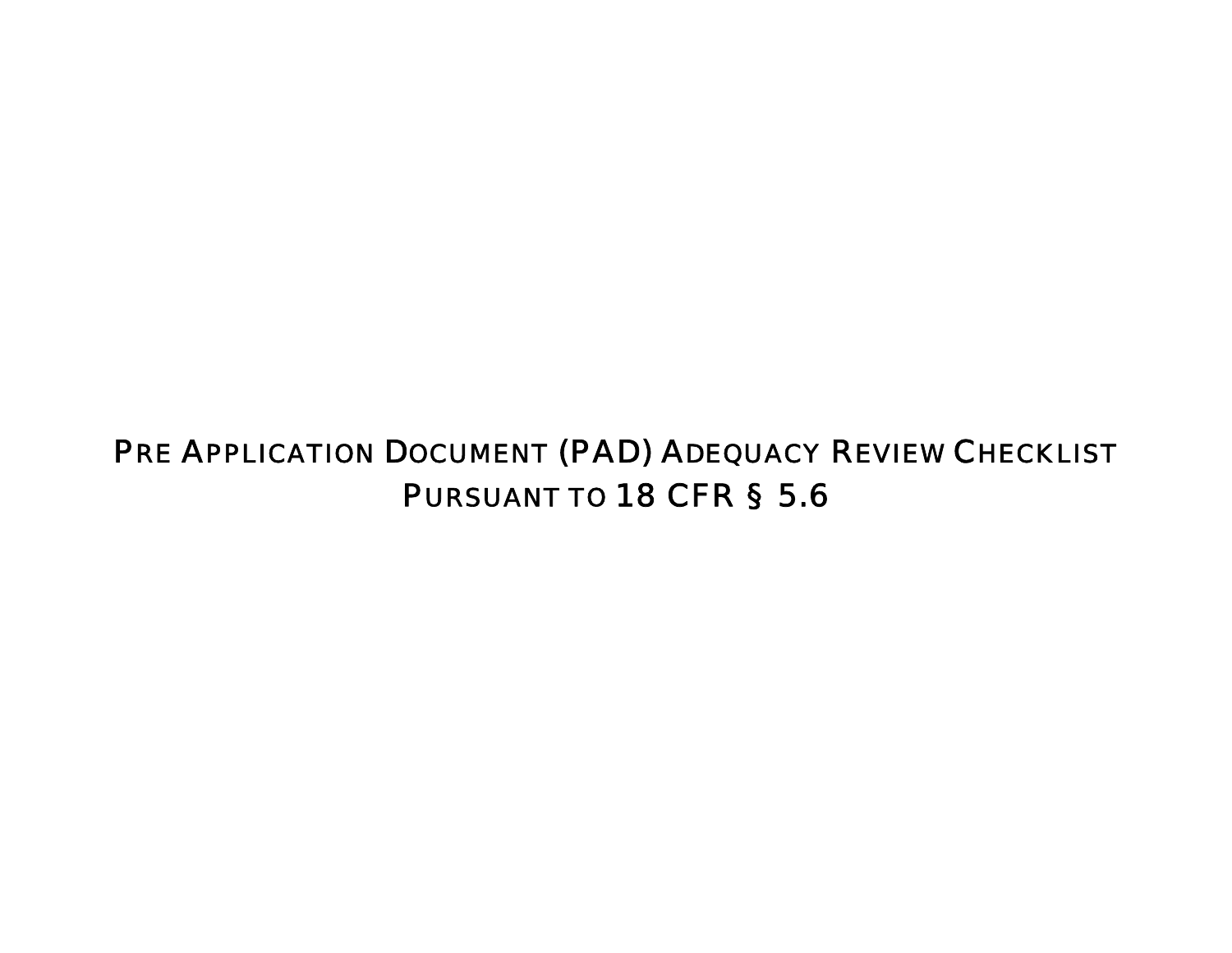## **Pre Application Document: Adequacy Review Checklist 18 CFR § 5.6**

| <b>SUBJECT</b>                                                                                                                                                                                                               | <b>ADEQUATE</b> | <b>COMMENTS</b> |
|------------------------------------------------------------------------------------------------------------------------------------------------------------------------------------------------------------------------------|-----------------|-----------------|
| § 5.6 (d)(1) - Process plan and schedule                                                                                                                                                                                     |                 |                 |
| Time frames for pre-application consultation, information<br>gathering, and studies                                                                                                                                          |                 |                 |
| Proposed location and date for scoping meeting and for<br>the site visit $\S$ 5.8 (b)(3)(viii)                                                                                                                               |                 |                 |
| § 5.6 (d)(2) - Project location, facilities, and operations                                                                                                                                                                  |                 |                 |
| (i) Contact information for applicant's agents (name,<br>address and phone numbers)                                                                                                                                          |                 |                 |
| (ii) Maps of land use within project boundaries<br>(township, range and section, state, county, river, river<br>mile, and closest town) and, if applicable, Federal and<br>Tribal lands, and location of proposed facilities |                 |                 |
| (iii) Detailed description of proposed facilities                                                                                                                                                                            |                 |                 |
| (A) Composition, dimensions, and configuration of<br>dams, spillways, penstocks, powerhouses, tailraces,<br>etc.                                                                                                             |                 |                 |
| (B) Reservoir area, gross and usable capacity, and<br>elevation.                                                                                                                                                             |                 |                 |
| (C) Number, type and capacities of turbines and<br>generators, and installed (rated) capacity of<br>proposed turbines or generators                                                                                          |                 |                 |
| (D) Transmission line numbers, lengths, voltage,<br>and interconnections (including diagrams)                                                                                                                                |                 |                 |
| (E) Energy production (estimate of dependable<br>capacity, average annual, and average monthly<br>energy production)                                                                                                         |                 |                 |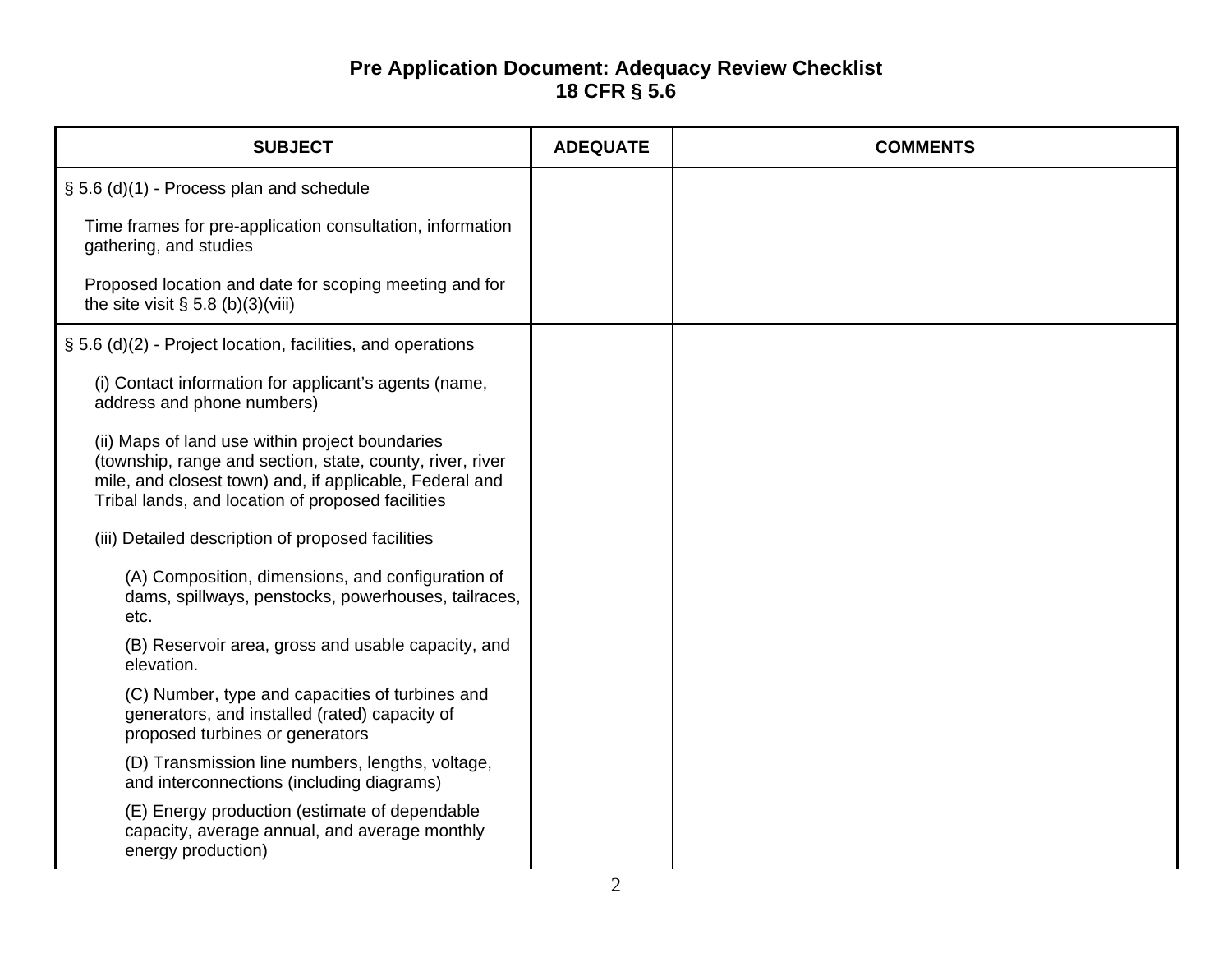| <b>SUBJECT</b>                                                                                                                                                       | <b>ADEQUATE</b> | <b>COMMENTS</b> |  |
|----------------------------------------------------------------------------------------------------------------------------------------------------------------------|-----------------|-----------------|--|
| (iv) Current and proposed project operation                                                                                                                          |                 |                 |  |
| Information provided by applicants when there is an existing license                                                                                                 |                 |                 |  |
| (v) Existing license and project operations (if applicable)                                                                                                          |                 |                 |  |
| (1) Description of current license requirements                                                                                                                      |                 |                 |  |
| (2) Generation and outflow records (5 years)                                                                                                                         |                 |                 |  |
| (3) Current net investment                                                                                                                                           |                 |                 |  |
| (4) Project compliance history                                                                                                                                       |                 |                 |  |
| Information provided by all applicants                                                                                                                               |                 |                 |  |
| (vi) Description of proposed physical and operational<br>changes to project                                                                                          |                 |                 |  |
| § 5.6 (d)(3) - Existing environment and resource impacts<br>(based on existing, relevant and reasonably available<br>information)                                    |                 |                 |  |
| (A) Description of existing environment (See ii-xiii)                                                                                                                |                 |                 |  |
| (B) Summaries of existing data or studies                                                                                                                            |                 |                 |  |
| (C) Potential adverse impacts and issues related to<br>project construction, operation, or maintenance                                                               |                 |                 |  |
| (D) Existing or proposed resource protection and<br>mitigation measures (facilities, operations, and<br>management activities)                                       |                 |                 |  |
| § 5.6 (d)(3)(ii) - Geology, topography, and soils (descriptions<br>and maps)                                                                                         |                 |                 |  |
| (A) Description of geological features, including bedrock<br>lithology, stratigraphy, structural features, glacial<br>features, unconsolidated deposits, and mineral |                 |                 |  |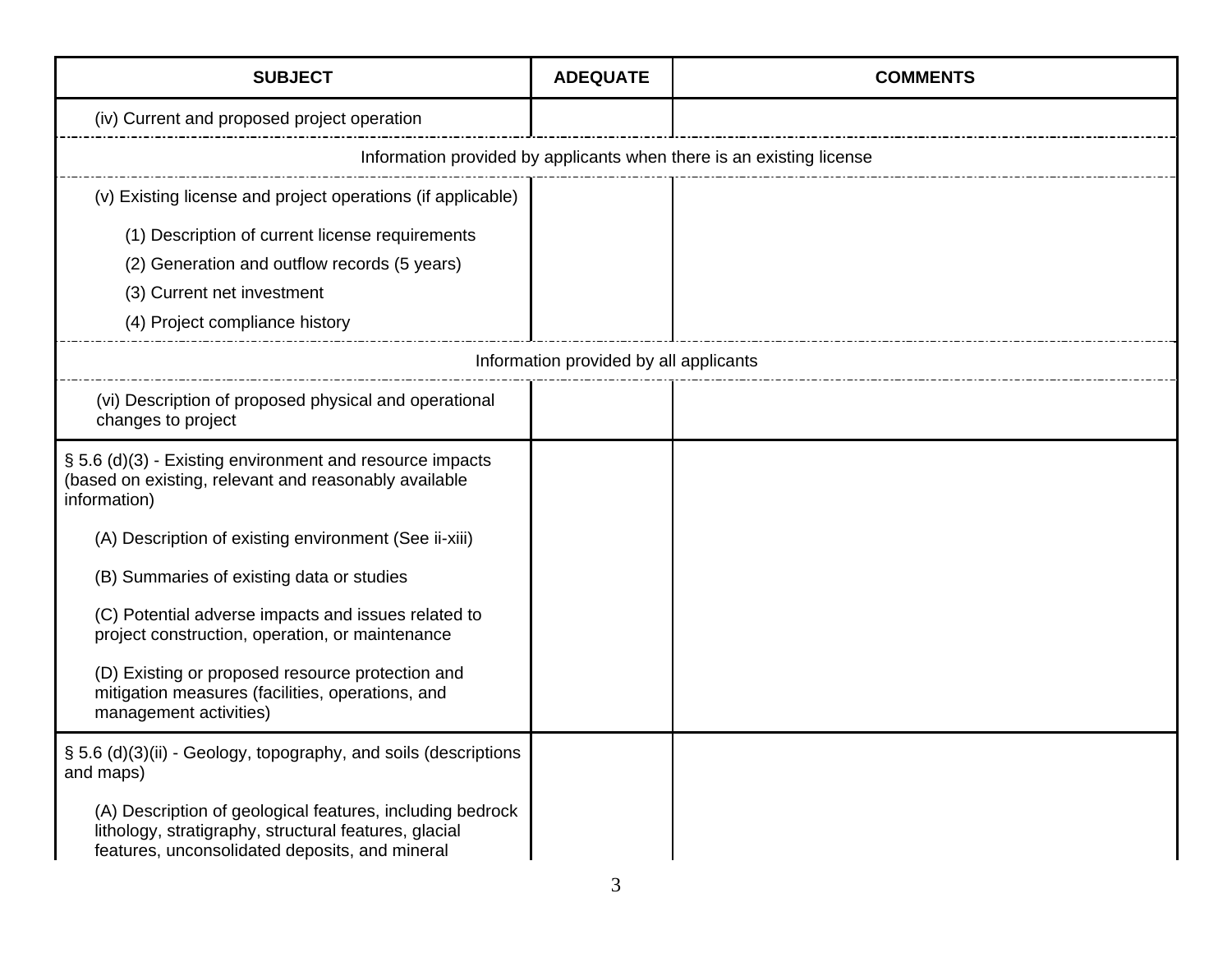| <b>SUBJECT</b>                                                                                                                                                          | <b>ADEQUATE</b> | <b>COMMENTS</b> |
|-------------------------------------------------------------------------------------------------------------------------------------------------------------------------|-----------------|-----------------|
| resources                                                                                                                                                               |                 |                 |
| (B) Description of soil types, occurrence, physical and<br>chemical characteristics, erodability and potential for<br>mass soil movement, and soil characteristics      |                 |                 |
| (C) Description of reservoir shorelines and stream<br>banks, including                                                                                                  |                 |                 |
| (1) Steepness, composition, and vegetative cover                                                                                                                        |                 |                 |
| (2) Existing soil instability                                                                                                                                           |                 |                 |
| § 5.6 (d)(3)(iii) - Water resources (quality and quantity)                                                                                                              |                 |                 |
| (A) Drainage area                                                                                                                                                       |                 |                 |
| (B) Adjusted minimum, mean, and maximum recorded<br>flows at powerplant intake or diversion                                                                             |                 |                 |
| (C) Monthly flow duration curve and critical stream flow<br>used to determine the project's dependable capacity                                                         |                 |                 |
| (D) Existing and proposed water uses and upstream or<br>downstream requirements                                                                                         |                 |                 |
| (E) Existing instream flow uses and water rights                                                                                                                        |                 |                 |
| (F) Relevant federally-approved water quality standards                                                                                                                 |                 |                 |
| (G) Project effects on seasonal variation of water quality<br>data, including                                                                                           |                 |                 |
| (1) Water temperature and dissolved oxygen                                                                                                                              |                 |                 |
| (2) Other physical and chemical parameters                                                                                                                              |                 |                 |
| (H) Existing or proposed lake and reservoir information<br>(surface area, volume, maximum depth, mean depth,<br>flushing rate, shoreline length, substrate composition) |                 |                 |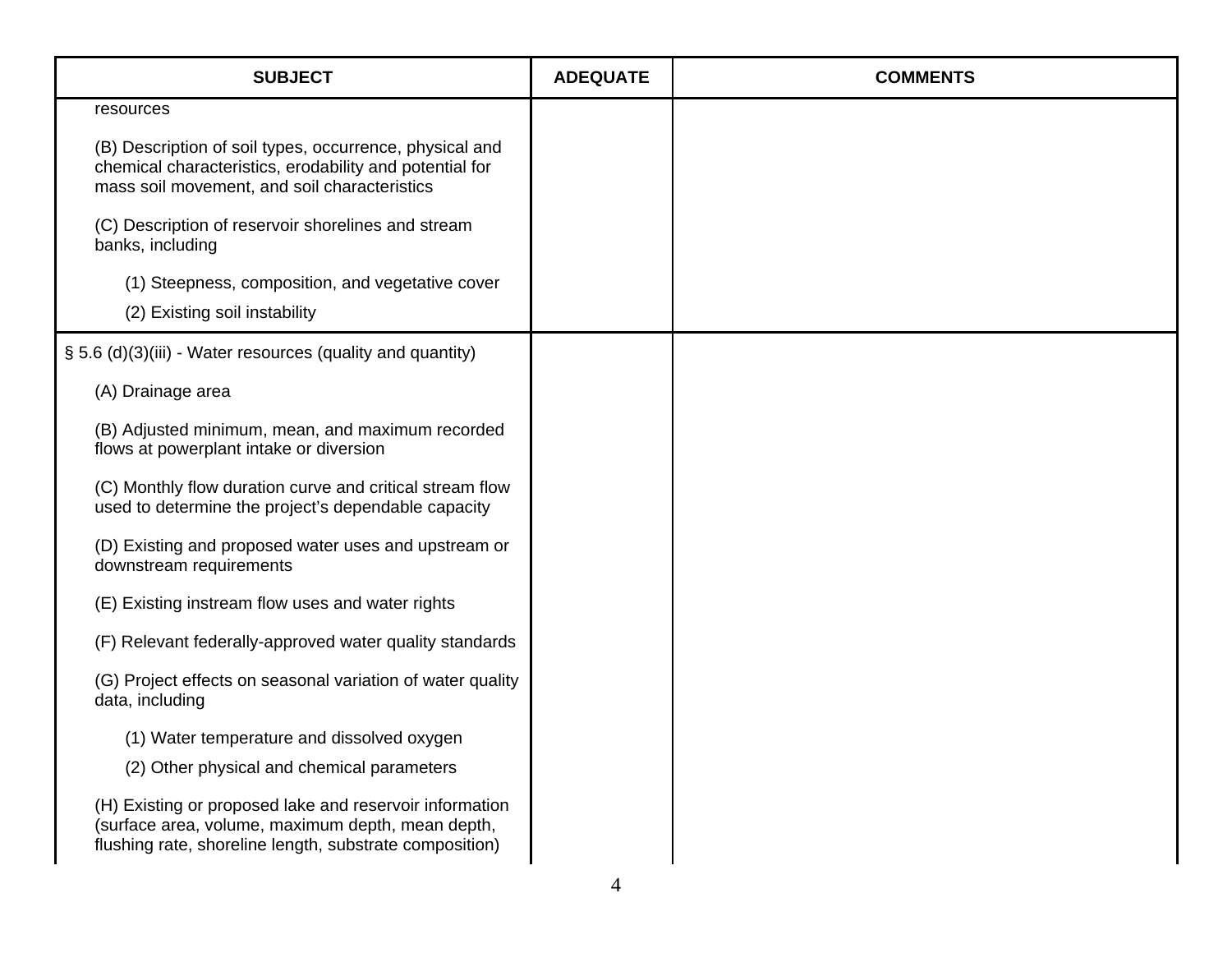| <b>SUBJECT</b>                                                                                           | <b>ADEQUATE</b> | <b>COMMENTS</b> |
|----------------------------------------------------------------------------------------------------------|-----------------|-----------------|
| (I) Gradient for affected downstream reaches                                                             |                 |                 |
| § 5.6 (d)(3)(iv) - Fish and aquatic resources: description and<br>impacts                                |                 |                 |
| (A) Identification of existing fish and aquatic<br>communities                                           |                 |                 |
| (B) Identification of essential fish habitat                                                             |                 |                 |
| (C) Temporal and spatial distribution of fish and aquatic<br>communities and trends with respect to:     |                 |                 |
| (1) Species life stage composition                                                                       |                 |                 |
| (2) Standing crop                                                                                        |                 |                 |
| (3) Age and growth data                                                                                  |                 |                 |
| (4) Spawning run timing                                                                                  |                 |                 |
| (5) Extent and location of spawning, rearing,<br>feeding, and wintering habitat                          |                 |                 |
| $\S$ 5.6 (d)(3)(v) - Wildlife and botanical resources including<br>invasive species                      |                 |                 |
| (A) Description of upland habitat(s) and plant and<br>animal species that use the habitat(s).            |                 |                 |
| (B) Temporal or special distribution of commercially,<br>recreationally, or culturally important species |                 |                 |
| § 5.6(d)(3)(vi) Description of floodplains, wetlands, riparian,<br>and littoral habitat                  |                 |                 |
| (1) List of plant and animal species using the habitat                                                   |                 |                 |
| (2) Map of wetlands, riparian and littoral habitat                                                       |                 |                 |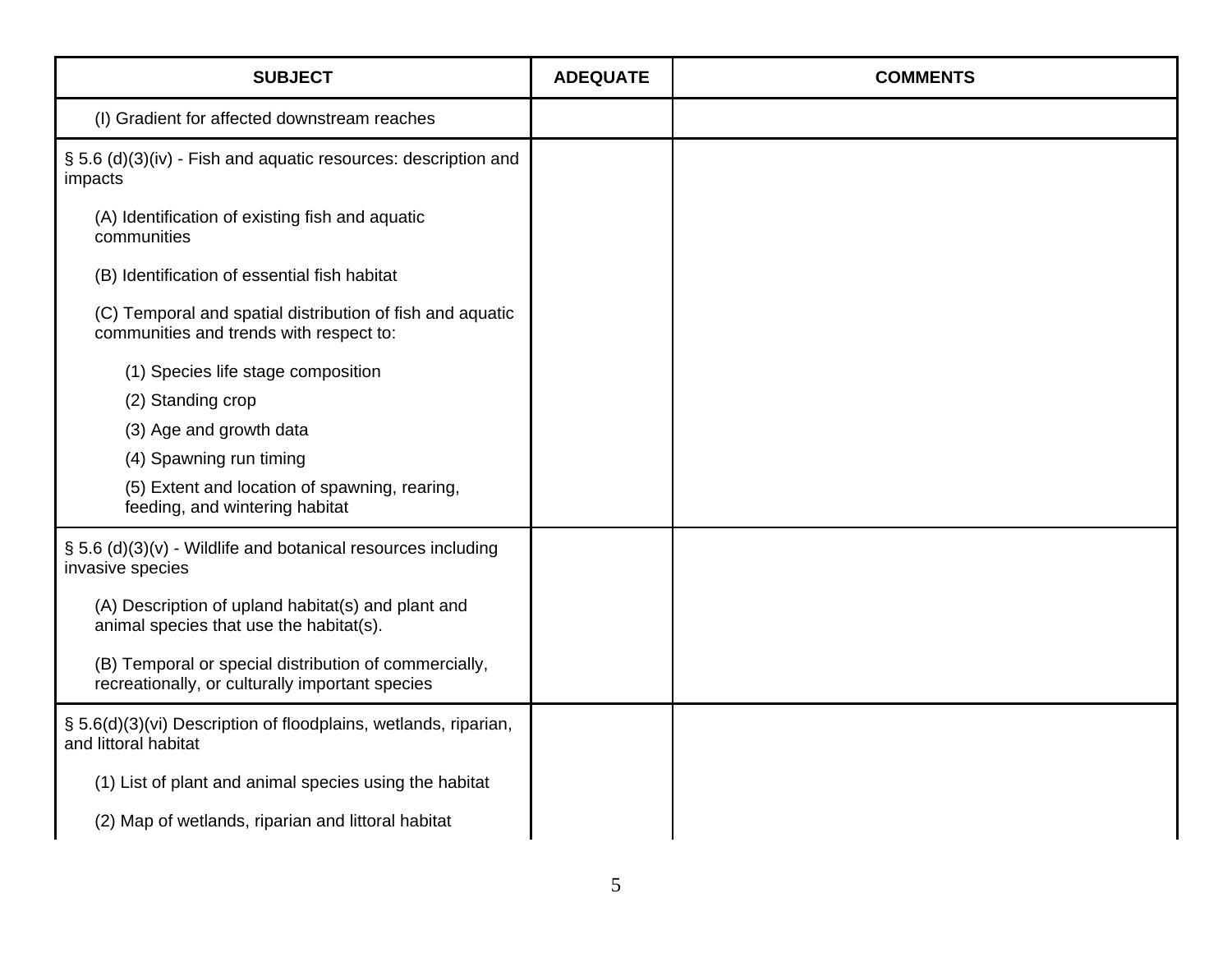| <b>SUBJECT</b>                                                                                                                 | <b>ADEQUATE</b> | <b>COMMENTS</b> |
|--------------------------------------------------------------------------------------------------------------------------------|-----------------|-----------------|
| (3) Acreage estimate for each type of land including<br>variability connected to project operations                            |                 |                 |
| § 5.6 (d)(3)(vii) - Rare, threatened, and endangered species                                                                   |                 |                 |
| (A) Description of listed rare, threatened and<br>endangered, candidate, or special status species in the<br>project vicinity. |                 |                 |
| (B) Identification of habitat requirements                                                                                     |                 |                 |
| (C) References to known biological opinion, status<br>reports, or recovery plans pertaining to a listed species                |                 |                 |
| (D) Extent and location of federally-designated critical<br>habitat or other habitat for listed species                        |                 |                 |
| (E) Temporal and spatial distribution of the listed<br>species                                                                 |                 |                 |
| § 5.6 (d)(3)(viii) - Recreation and land use                                                                                   |                 |                 |
| (A) Description and illustration of existing recreational<br>facilities, uses, location, ownership, capacity and<br>management |                 |                 |
| (B) Recreational use of lands and waters compared to<br>facility or resource capacity                                          |                 |                 |
| (C) Existing shoreline buffer zones                                                                                            |                 |                 |
| (D) Current and future recreation needs from existing<br>state or regional plans                                               |                 |                 |
| (E) Existing shoreline management policies                                                                                     |                 |                 |
| (F) Project's location within or adjacent to a river<br>segment that is:                                                       |                 |                 |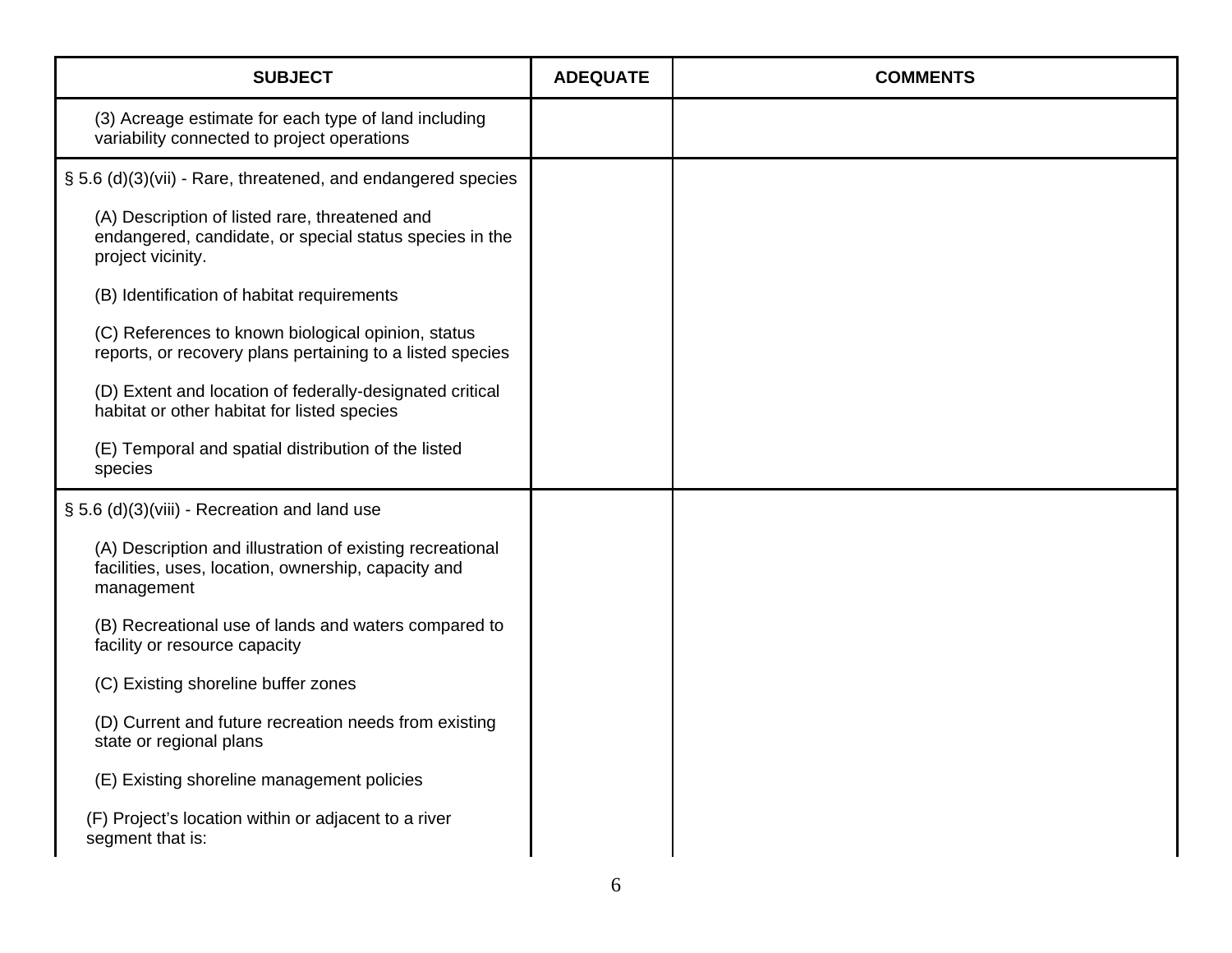| <b>SUBJECT</b>                                                                                                                                                                                              | <b>ADEQUATE</b> | <b>COMMENTS</b> |
|-------------------------------------------------------------------------------------------------------------------------------------------------------------------------------------------------------------|-----------------|-----------------|
| (1) Designated or under study for inclusion in the<br>National Wild and Scenic River system                                                                                                                 |                 |                 |
| (2) A state-protected river segment                                                                                                                                                                         |                 |                 |
| (G) Description of project lands under study for inclusion<br>in the National Trails System or as a Wilderness Area                                                                                         |                 |                 |
| (H) Regionally or nationally important recreation areas                                                                                                                                                     |                 |                 |
| (I) Non-recreational land use and management within<br>the project boundary                                                                                                                                 |                 |                 |
| (J) Recreational and non-recreational land use and<br>management adjacent to the project boundary                                                                                                           |                 |                 |
| § 5.6 (d)(3)(ix) - Aesthetic Resources                                                                                                                                                                      |                 |                 |
| Description of the visual characteristics of facilities,                                                                                                                                                    |                 |                 |
| affected lands, and affected waters                                                                                                                                                                         |                 |                 |
| $\S$ 5.6 (d)(3)(x) - Cultural Resources                                                                                                                                                                     |                 |                 |
| (A) Identification of any historic or archaeological site in<br>the proposed project vicinity especially those listed in or<br>recommended for the National Register of Historic<br>Places                  |                 |                 |
| (B) Description of existing discovery measures for<br>locating, identifying, and assessing the significance of<br>resources                                                                                 |                 |                 |
| (C) Identification of Indian tribes that may attach<br>religious and cultural significance to historic properties,<br>and available information on Indian traditional cultural<br>and religious properties. |                 |                 |
| § 5.6 (d)(3)(xi) - Socio-economic resources                                                                                                                                                                 |                 |                 |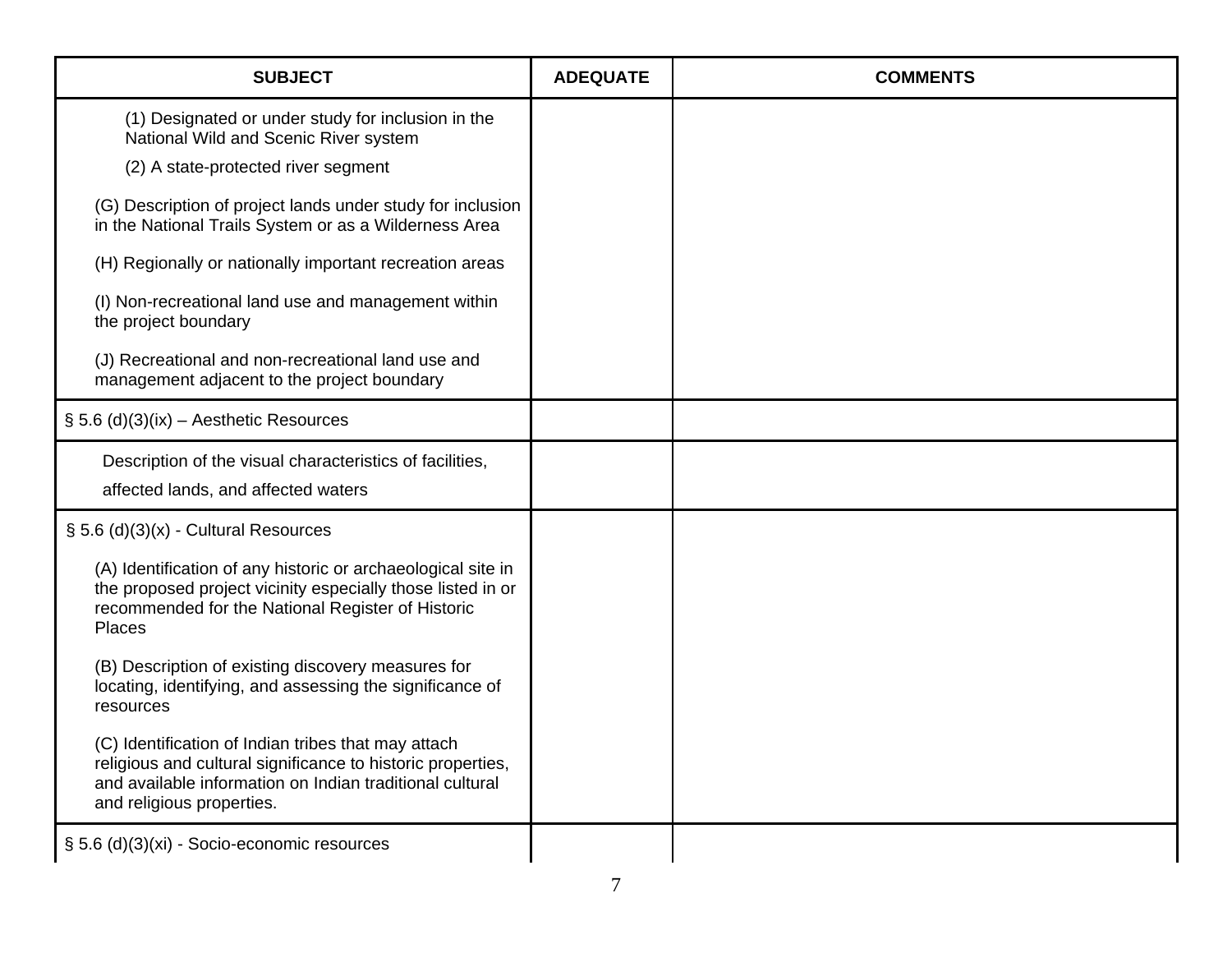| <b>SUBJECT</b>                                                                                                                                                                                                                                                                                                                                                         | <b>ADEQUATE</b> | <b>COMMENTS</b> |
|------------------------------------------------------------------------------------------------------------------------------------------------------------------------------------------------------------------------------------------------------------------------------------------------------------------------------------------------------------------------|-----------------|-----------------|
| Description of socio-economic conditions in the project<br>vicinity including patterns of land use and population<br>and sources of employment                                                                                                                                                                                                                         |                 |                 |
| § 5.6 (d)(3)(xii) - Tribal Resources                                                                                                                                                                                                                                                                                                                                   |                 |                 |
| (A) Identification of how existing project construction<br>and operations, and their affects (on water resources,<br>fish and aquatic resources, wildlife and botanical<br>resources, wetland, rare species, recreation and land<br>use, aesthetic resources, cultural resources and socio-<br>economic resources) may impact tribal cultural or<br>economic interests |                 |                 |
| (B) Identify other impacts of existing projects on Indian<br>tribes                                                                                                                                                                                                                                                                                                    |                 |                 |
| § 5.6 (d)(3)(xiii) - Description of river basin and sub-basin<br>including information on:                                                                                                                                                                                                                                                                             |                 |                 |
| (A) Area of river basin and sub-basin and length of<br>stream reaches                                                                                                                                                                                                                                                                                                  |                 |                 |
| (B) Major land and water use in project area                                                                                                                                                                                                                                                                                                                           |                 |                 |
| (C) All dams and diversion structures                                                                                                                                                                                                                                                                                                                                  |                 |                 |
| (D) Potentially affected tributary rivers and streams                                                                                                                                                                                                                                                                                                                  |                 |                 |
| § 5.6 (d)(4) - Preliminary issues and studies list for each<br>resource area                                                                                                                                                                                                                                                                                           |                 |                 |
| (i) Issues pertaining to the identified resources                                                                                                                                                                                                                                                                                                                      |                 |                 |
| (ii) Potential studies and information gathering<br>requirements                                                                                                                                                                                                                                                                                                       |                 |                 |
| (iii) Relevant Federal, state or tribal waterway plans                                                                                                                                                                                                                                                                                                                 |                 |                 |